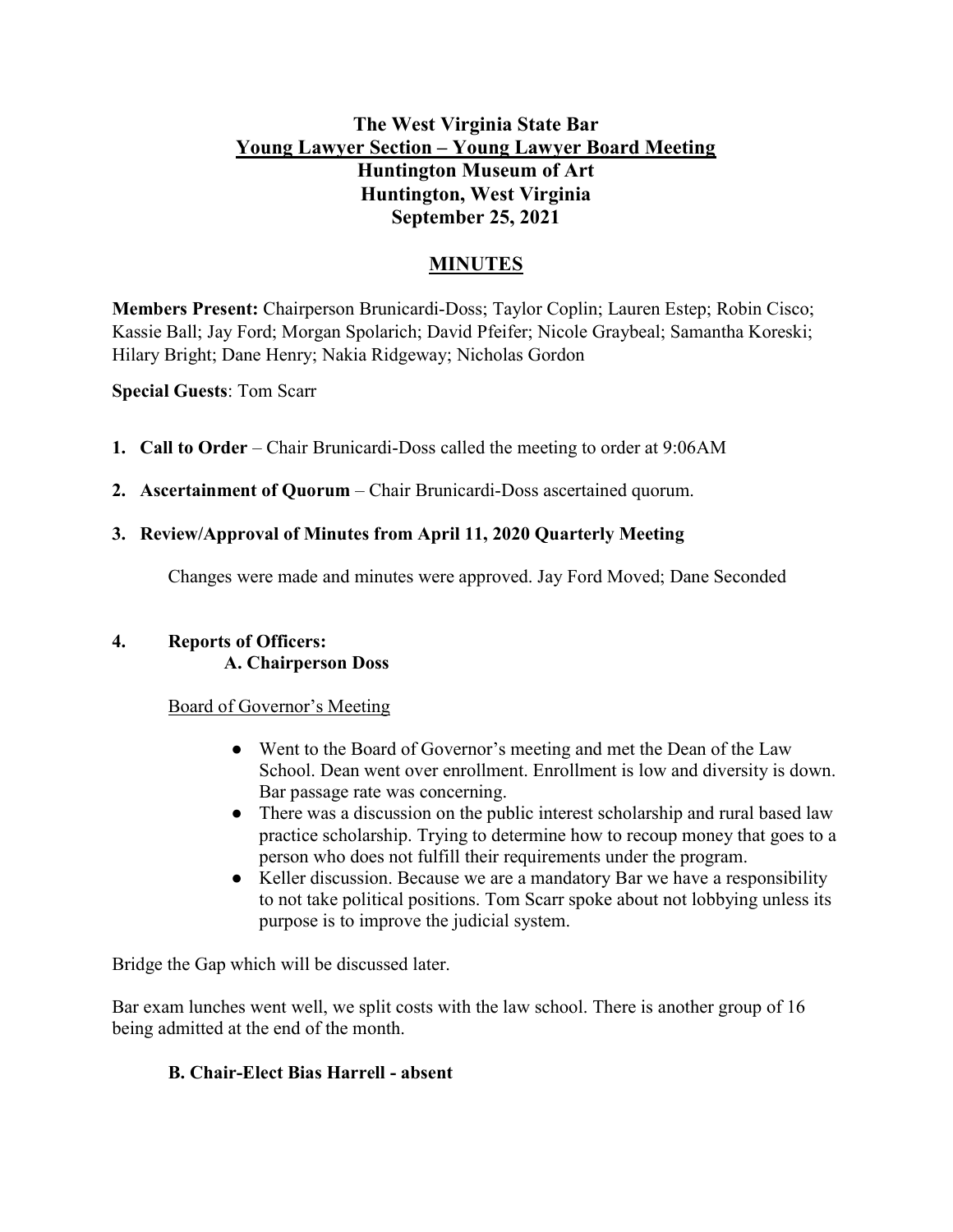## C. Secretary McIntosh

Looked into getting a banner for our meetings or events. I can get it done for about \$40. Motion to purchase the banner – Dane moved and Copeland seconded

Need the logo in high quality for website and banner. Get the logo from Ashton to Dane.

Sitting on the Diversity and Inclusion work group. There are some good ideas coming out of the group.

District emails went out and they looked good.

## 5. Update on Board of Governors' Meeting

See Chairperson Doss's report for most of it. Tom Scarr has prepared a pamphlet that explains what the Bar does. There is a current draft. He passed around a draft and wanted thoughts on it. Wants to get it out soon. We can submit the ideas to any Bar Officers, Tom, Anita.

## 6. Report of WVU Law School Representative – Ms. Ridgeway

Law school is back fully in person.

There is a new Dean. She has made some changes. Confident about her.

There is a staff of one in the Admission Office.

Have concerns about Bar preparation. They have spoken with Anita about this. Student Bar Association wants to do an Alumni mixer. Lunch-time lecture. They want to arrange something this semester. These Student Bas Association meetings happen monthly. Minority recruiter – which is not a position anymore.

## 7. Committee Reports and Old Business

## A. Young Lawyer Education and Mentoring

- 1. Practice Handbook Mr. Laird not present
- Send the updates to Dane.
- We had an assignment list that was last sent in March 2020
- In the next two weeks look at the subjects and then sent us what you want to update.
- We need a new member to take over the practice. Lindsey McIntosh volunteered.
- Is there a way that we can offer something to author these sections. Regional meeting fees waived.

## 2. Bridge the Gap – Chairperson Doss and Samantha Koreski

- Program Date and Location: November 5, 2021 at Bridgeport Conference Center, Bridgeport, West Virginia.
- Hilary is going to change her presentation to opening up your own firm.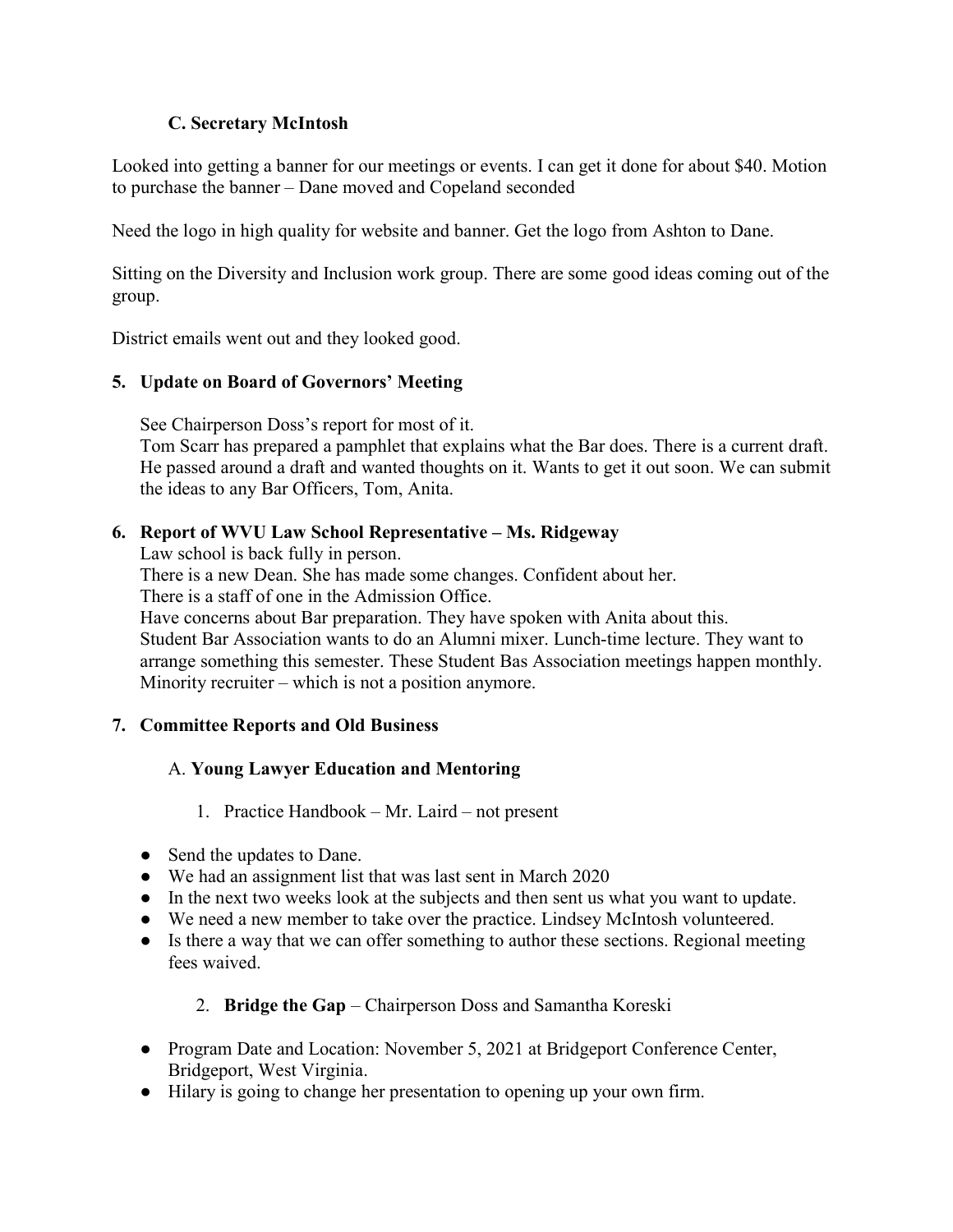● Going through the agenda. Discussion on what is the agenda needs to be changed.

Went over what we discussed last meeting

- We did not do any break-out sessions and that seemed to work but we need to talk about whether that works
- Adding a state bar presentation
- What can we do for the presenters? Bring cards to the next meeting, make a donation in their honor, paperweight with our logo.
- Panel Ashton won't be her in November Dane can do it
- Hillary and Eric opening your own practice presentation
- Point Person in November Samantha Koreski. No one volunteered for the Point Person mentee of the April 2022 Bridge the Gap.

Where we are right now

- Coordinator is working on contacting the speakers and making accommodations.
- Angela will be reaching out to the speakers to let them know to work with Samantha.
- We are currently booked for a room of 75 people.The cost for the full ballroom is double then if we use two halves (one for meeting and one to eat).
- Discussing whether we need a bigger space decided that we do
- Need to determine when registration opens. Angela is going to talk to Anita about this.
- When Registration opens send out independent blast.
- Confirming the schedule.

Ask Jessica Robey to coordinate the April meeting. Lauren Estep as a co-coordinator.

Need to figure out meals. Build your own sandwich and pastries and coffee in the morning.

#### 3. Admissions Ceremonies – Secretary McIntosh

• One on September 9/29 and then one in  $10/27$ . There are some that are virtual and some that are in-person. Angela will send out an email to new admittees, with the link. Would like registration to be open on the  $29<sup>th</sup>$ .

## B. Law Student Education and Mentoring

- 1. Lunchtime Lecture Mr. Zak not present
- Would like the law school rep to do more with this and another Board member
- Dane would like to talk about public interest law
	- 2. Bar Exam Box Lunches Ms. Robey not present (Jay Ford presented) Chic-Fil-A meals went very well. We will talk about the February bar exam.

## C. Community Outreach –

1. Special Projects/Public Service Committee - Lauren Estep and Morgan Spolarich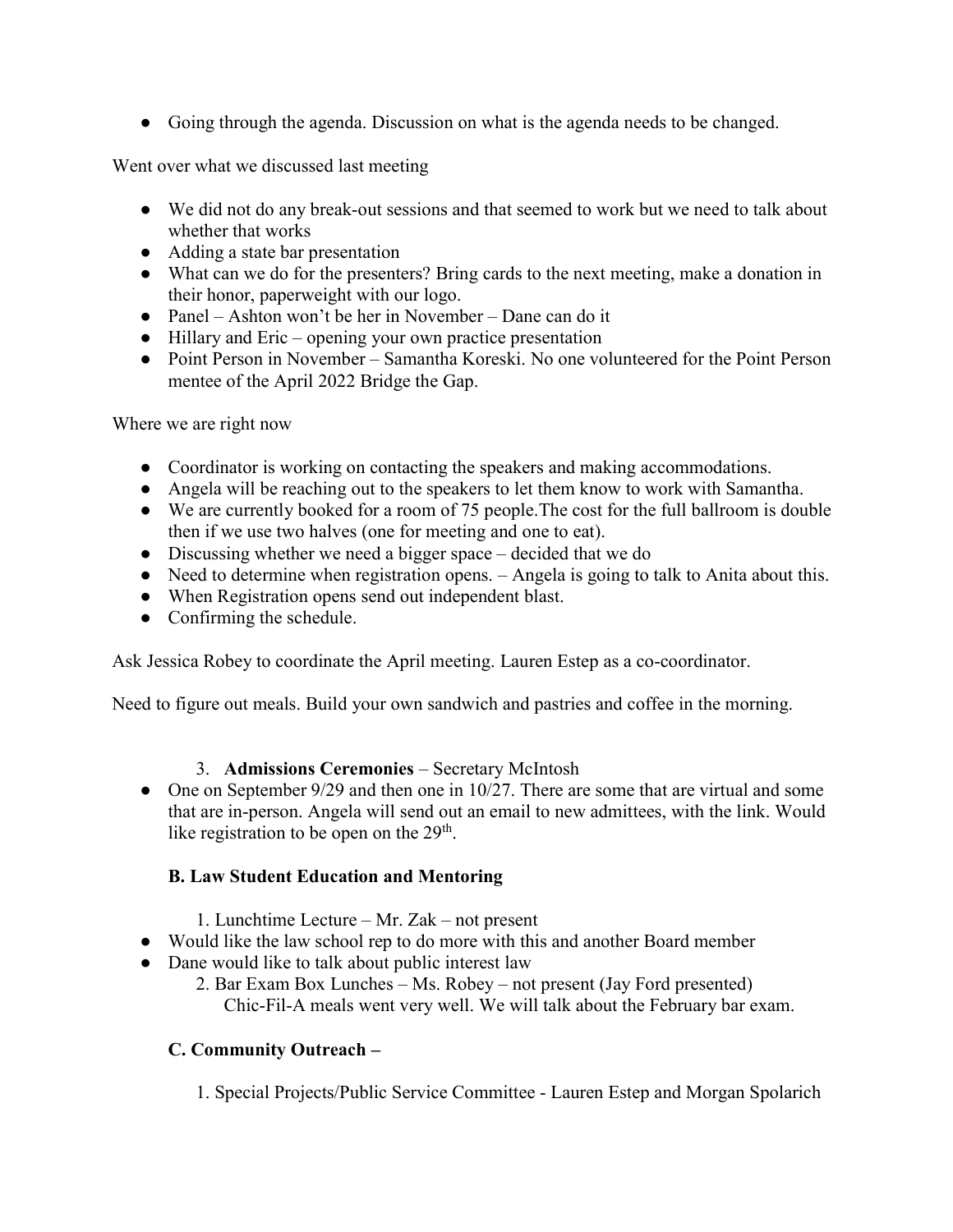Formula/Wipes Drive – We have an Amazon link. The Board has asked that we send them the Amazon link. Lauren spoke to Tana about it and is coordinating a Happy Hour to bring donations.

Social media. Include in the District meals that Morgan is going to draft.

Planning on ending the drive at Bridge the Gap and giving them shelters and state agencies.

Habitat for Humanity – Chair-Elect Bias spoke about HFH. Going to wait for a WV site and check for a Charleston site.

2. 2021 Holiday Project – We are going to try to meet at BTG about this. Members were told to determine if there are families in their areas to get donations for. Requests for donations in mid to late November.

Can create an Amazon wish list.

You can use your district funds to use at a District event and collect donations.

Check with District DHHR office to get a family.

## D. YLS Technology Committee – Secretary McIntosh and Mr. Henry

- 1. YLS Website Mr. Henry
	- 1. Gather feedback regarding new website themes
- Mike is wanting to give website a new theme and wants our input.
	- 2. Social Media Instagram and Facebook are being posted to. We are not posting to Twitter. Want to focus on more weekly activity.
	- E. Budget Committee Ms. Koreski and Chairperson Doss Meeting will be in early December and they will present at the BOG meeting in January. There was a presentation on the budget at the BOG meeting. Concerns about the budget being cut due to COVID and not spending all our money. We also will find out soon whether fees are going to be increased.
	- F. JLAP Liaison Mr. Zak (not present) Chairperson Doss discussed
- need to work on determining a new liaison for the next year Cassie Ball
- Want to invite Robert Alberry to our next meeting. Also a good person to come to Districts individually. Just need to provide a space and food. 1 hour of CLE Ethics credit.
	- G. Annual Meeting April 10, 2022 in Charleston, BTG will also be on this weekend
		- Sunday will be the meeting and Monday will be BTG
		- The Board is working on speakers for the Annual Meeting.